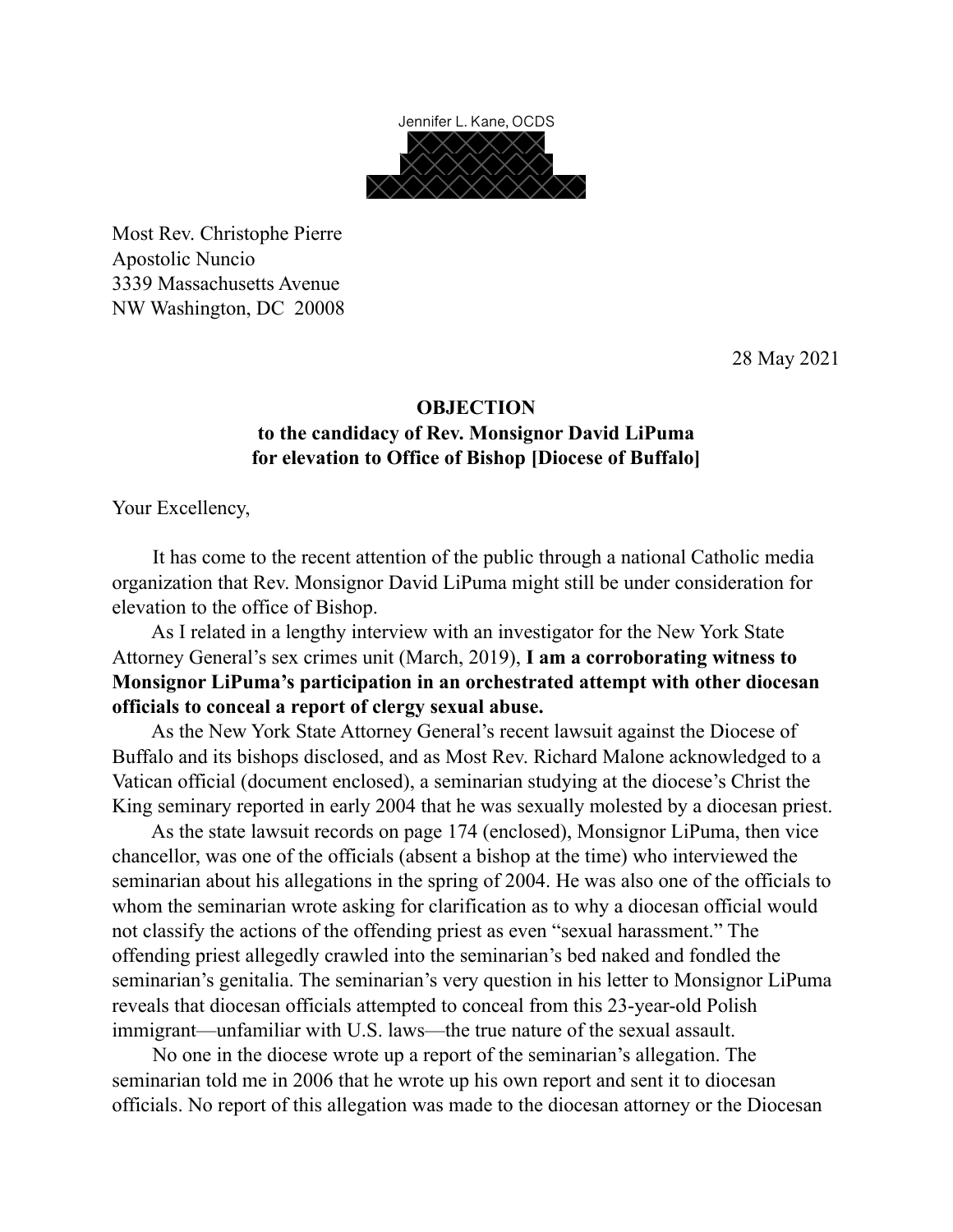Review Board as per the diocese's protocols, according to the State Attorney General's lawsuit.

 Approximately two years after the alleged incident, the seminarian confided to me details of the sexual assault. He listed the diocesan officials, like Monsignor LiPuma, who knew about the incident. Up to that point in time (and to this very day) diocesan officials had not done an investigation, and the offending priest had not been dealt with appropriately by the bishop. The seminarian told me he was concerned about the safety of others with this priest still in active ministry as a pastor; but he said he was at the same time unable to report to civil authorities because Auxiliary Bishop Edward Grosz threatened him against mentioning this incident to anyone.

 Not even sure this molestation was a legal crime, the seminarian turned to the diocese for help, and officials didn't just ignore him, they exerted enormous abuse of power by misrepresenting the nature of the alleged offense and inflicting further psychological and spiritual abuse upon this young man.

 That 2004 letter the seminarian wrote to Monsignor LiPuma, which I referenced above and which is now in the hands of the New York State Attorney General, was a cry for help to the Church—help he never received. It is just one illustration of Monsignor LiPuma's participation in the institutional abuse inflicted upon this victim of clergy sexual abuse.

 I witnessed the devastating effect of officials' neglect in which seminary and chancery clerics in the know like Monsignor LiPuma made no attempt to provide pastoral aid and comfort to this seminarian so emotionally and spiritually devastated by this "spiritual incest," (as one New York State bishop characterizes the molestation of a priest upon a seminarian). Also disturbing was the monsignor's abusive silence when he was in a position in the chancery to encourage his superiors to follow secular and ecclesial protocols in justly and properly handling this report of clergy sexual abuse.

 But my concern with Monsignor LiPuma did not end when the seminarian finished out his term at our parish in 2007 at the Basilica of St. Mary of the Angels. Over the years, I was dumbfounded to learn that this diocesan official never uttered a word of contrition or sorrow or the slightest expression of compassion much less an apology to that seminarian who eventually was ordained to the priesthood in 2009.

 During his last year as vice chancellor, Monsignor LiPuma facilitated moving the same credibly-accused sex offender priest to an adult care facility where he was assigned as chaplain. The monsignor never disclosed to the proprietors the exact nature of the diocese's concern with this priest, as one of the brothers in the Brothers of Mercy facility reported (document enclosed). Not long afterward, two more allegations surfaced of that priest sexually grooming two young adult employees at that facility. (Documentation enclosed).